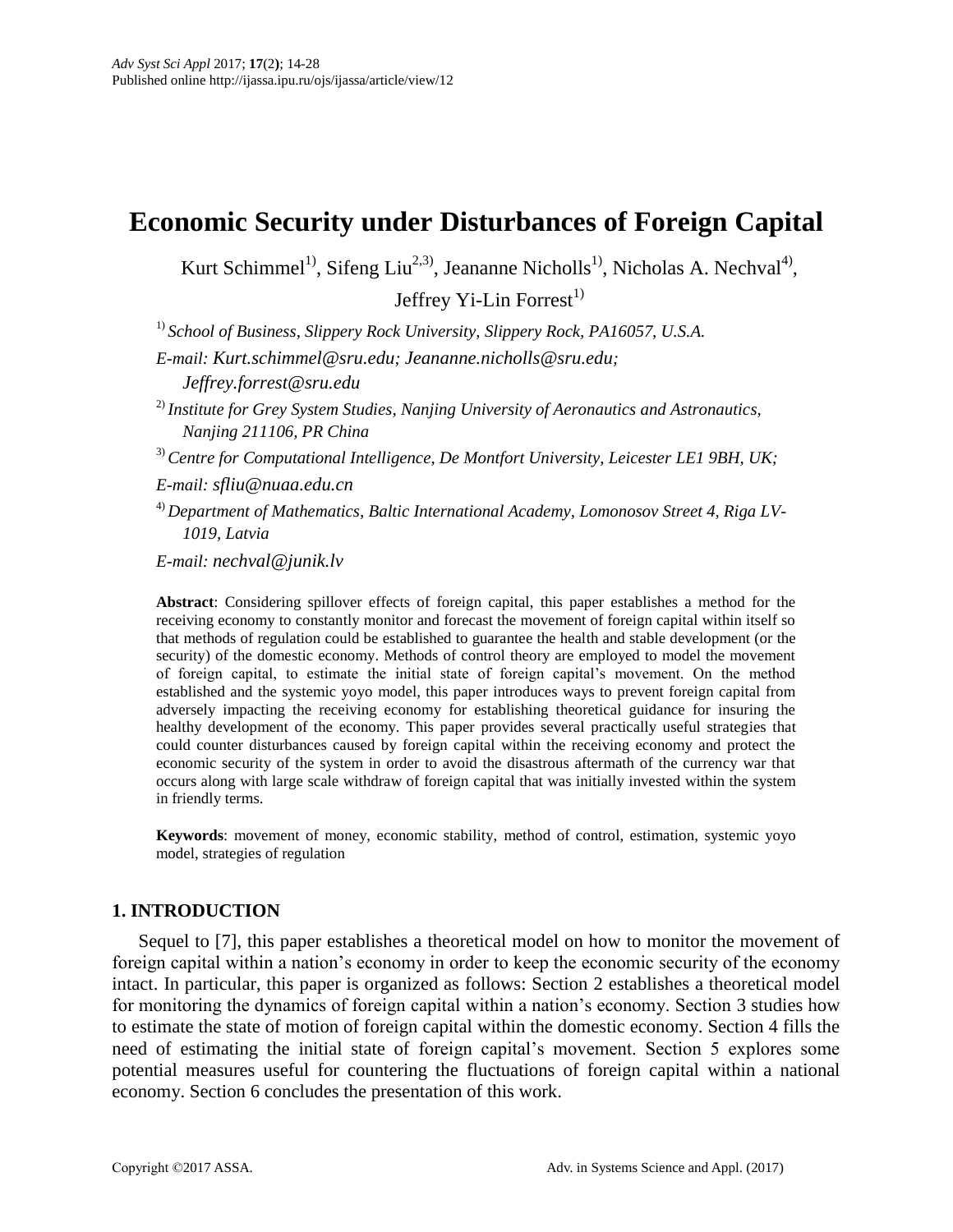### **2. A MODEL FOR MONITORING DYNAMIC FOREIGN CAPITAL WITHIN AN ECONOMIC SYSTEM**

The receiving economic system foreign investment is really a double-edged sword. It can not only provide sufficient capital, advanced technological equipment, and excellent management experience for the development of the economic system, but also seriously constrain the development of domestic enterprises, weaken the innovation capacity of the economic system, and create serious security risks for the economic system [7]. Hence, practically speaking, there is an urgent need to appropriately formulate and implement strategic measures regarding foreign investments in order to accelerate the economic development by sufficiently taking advantage of foreign capital while lowering the security risk that accompanies the influx of foreign capital to a certain level or within the controllable range of the economic system. This section attempts to provide theoretically sound suggestions regarding the design of foreign capital policies and strategies for the receiving economic system by modeling the scale, regions, and areas of foreign investment, and by constructing a control-theory model for foreign investment.

Generally speaking, the investment within an economic system by foreign capital may be maintained at a certain stable speed without being affected by regional economic development cycles, financial shocks, and major changes in the environment of the economic system. For example, since 1992, China has been continuously attracting a large scale of foreign investment [1]. And only in some very particular situations, such as major financial shocks, drastic changes in the political environment of the economic system, etc., the invested foreign capital would show speculative, withdrawal and other behaviors.

From what has been discussed in [7], it follows that foreign capital affects the economic security of the receiving economic system in three different ways: One is the magnitude of the invested foreign capital, two is the geographic distribution of the foreign investments, and three the difference between the actual distribution of invested foreign capital and the need distribution for foreign capital investment of the economic system.

In terms of the magnitude of invested foreign capital, a rising magnitude increases the holding of foreign currencies of the economic system while it also increases the internal base money supply. That might affect adversely the effectiveness of the adopted monetary policies of the economic system. Additionally, the rising amount of foreign investment also increases the uncertainty of how the economic system would be influenced by the external world. Because of its drive for profit, foreign capital might leave the economic system in large scales within a short period of time when the economic system experiences shocks from the external environment. That exit could cause disastrous consequences for the healthy development of the economic system, and such effects had been sufficiently manifested in the Southeast Asian financial crises of the 1990s.

In terms of the geographic distribution of foreign investments, when the imbalance in the geographic distribution of foreign investment goes up, the internal development imbalance within the economic system will expand, which might cause chaos in the regional development of the economic system so that the orderly domestic allocation of resources will be disrupted, such wasteful phenomena of resources as duplicated constructions, production overcapacity, etc., will likely to appear. In terms of the difference between the actual distribution of invested foreign capital and the need distribution for foreign capital investment of the economic system, it creates an imbalanced local distribution of regional industries within the economic system. That causes the internal industrial structure of the economic system to lose its balance so that when affected by external uncertainties, the development of the economic system will be badly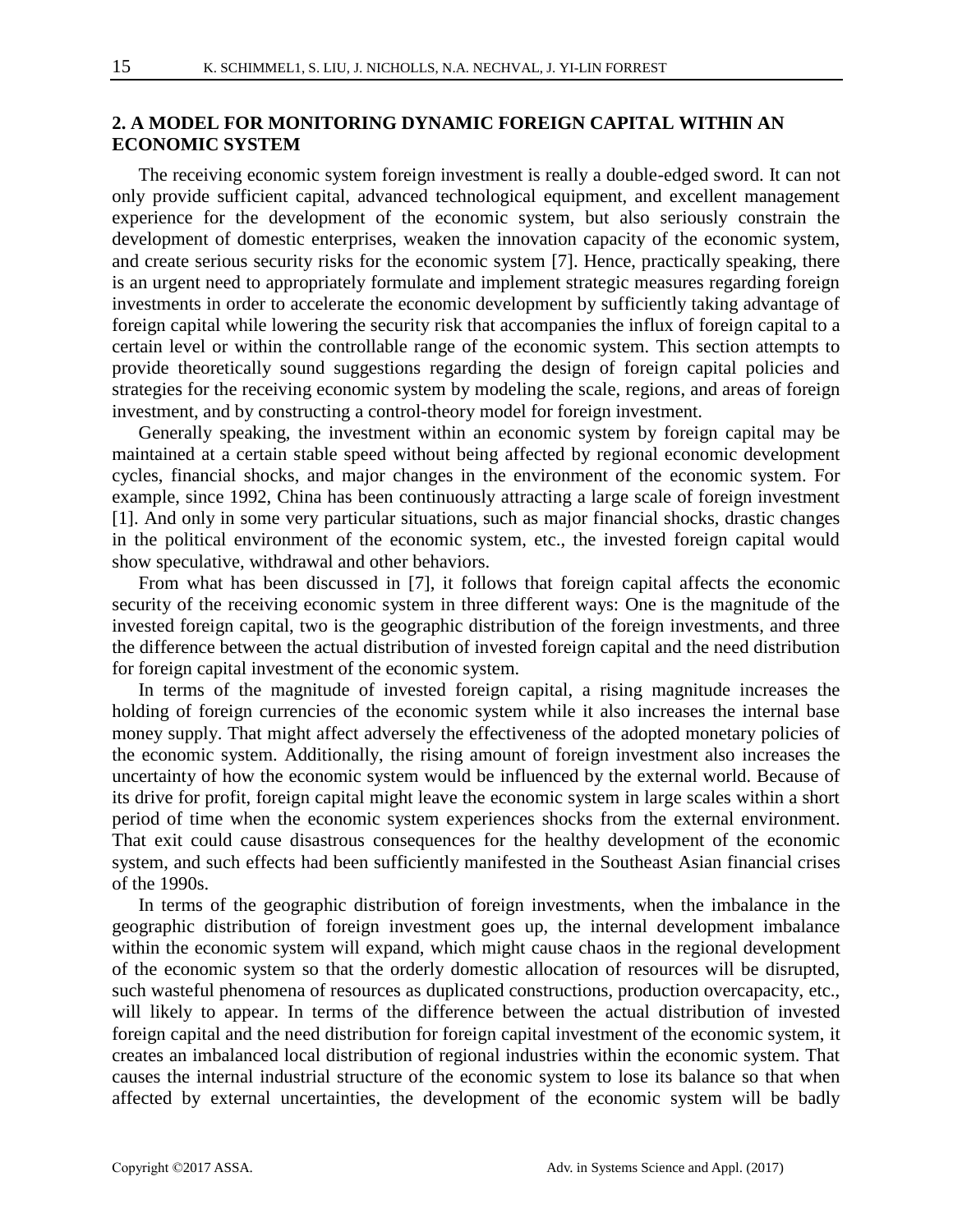hindered by production imbalances and insufficient productions of some industries. For example, in some of the emerging economies foreign investment is relatively concentrated in a few industries. When such an economic system is affected by financial shocks, a quick withdraw of foreign capital generally leaves behind damaging effects for the development and stability of the economic system [3].

Therefore, in the following, we use  $r(k)$  to stand for the magnitude of foreign investment at time  $t_k$  within the economic system,  $\alpha(k)$  – the geographic distribution of foreign investment at time  $t_k$ , and  $\beta(k)$  for the difference between the actual industrial distribution of foreign investment and the actual distribution of areas that need foreign investment at time *tk*. Here, we utilize the difference  $\beta(k)$  to measure the effect of foreign capital on the economic security of the economic system at time  $t_k$ . Next, let us establish a control and monitor equation of these three variables in order to materialize the estimation and regulation of the state of foreign capital at any chosen time moment.

Additionally, in order to produce meaningful anticipation on the state of investment of foreign capital, let us use  $\dot{r}(k)$ ,  $\dot{\alpha}(k)$ , and  $\dot{\beta}(k)$  to respectively denote the rate of change of the investment magnitude *r*(*k*) of foreign capital, the rate of change of the geographic distribution of foreign investment  $\alpha(k)$ , and the rate of change in the difference  $\beta(k)$  between the actual industrial distribution of foreign investment and the actual distribution of areas that need foreign investment at time *tk*.

If we let  $x(k)$  be the state vector of foreign capital within the economic system, where

$$
x(k) = \begin{bmatrix} x_1(k) \\ x_2(k) \\ x_3(k) \\ x_4(k) \\ x_5(k) \\ x_6(k) \end{bmatrix} = \begin{bmatrix} r(k) \\ \dot{r}(k) \\ \dot{\alpha}(k) \\ \dot{\alpha}(k) \\ \dot{\beta}(k) \\ \dot{\beta}(k) \end{bmatrix} = \begin{bmatrix} \text{magnitude of investment at } t_k \\ \text{rate of change in investment at } t_k \\ \text{geographic distribution of investment at } t_k \\ \text{rate of change in geo}-\text{distribution at } t_k \\ \text{difference between investment and need at } t_k \\ \text{rate of change in investment/need difference at } t_k \end{bmatrix}
$$

then we can use the following state equation to describe the movement of foreign capital within the economic system:

$$
x(k) = \Phi x(k-1) \tag{2.1}
$$

where  $\Phi$  is a matrix defined below with  $T$  representing the time interval between consecutive observations,

$$
\Phi = \begin{bmatrix} 1 & T & & & \\ 0 & 1 & & & \\ & & 1 & T & & \\ & & 0 & 1 & & \\ & & & & 1 & T \\ & & & & & 0 & 1 \end{bmatrix}.
$$

.

However, due to the existence of various disturbances and errors in real life, the movement, when seen as a system, of foreign capital within the economy is constantly affected somehow. For example, no matter how we establish the dynamic equation, it will not be an accurate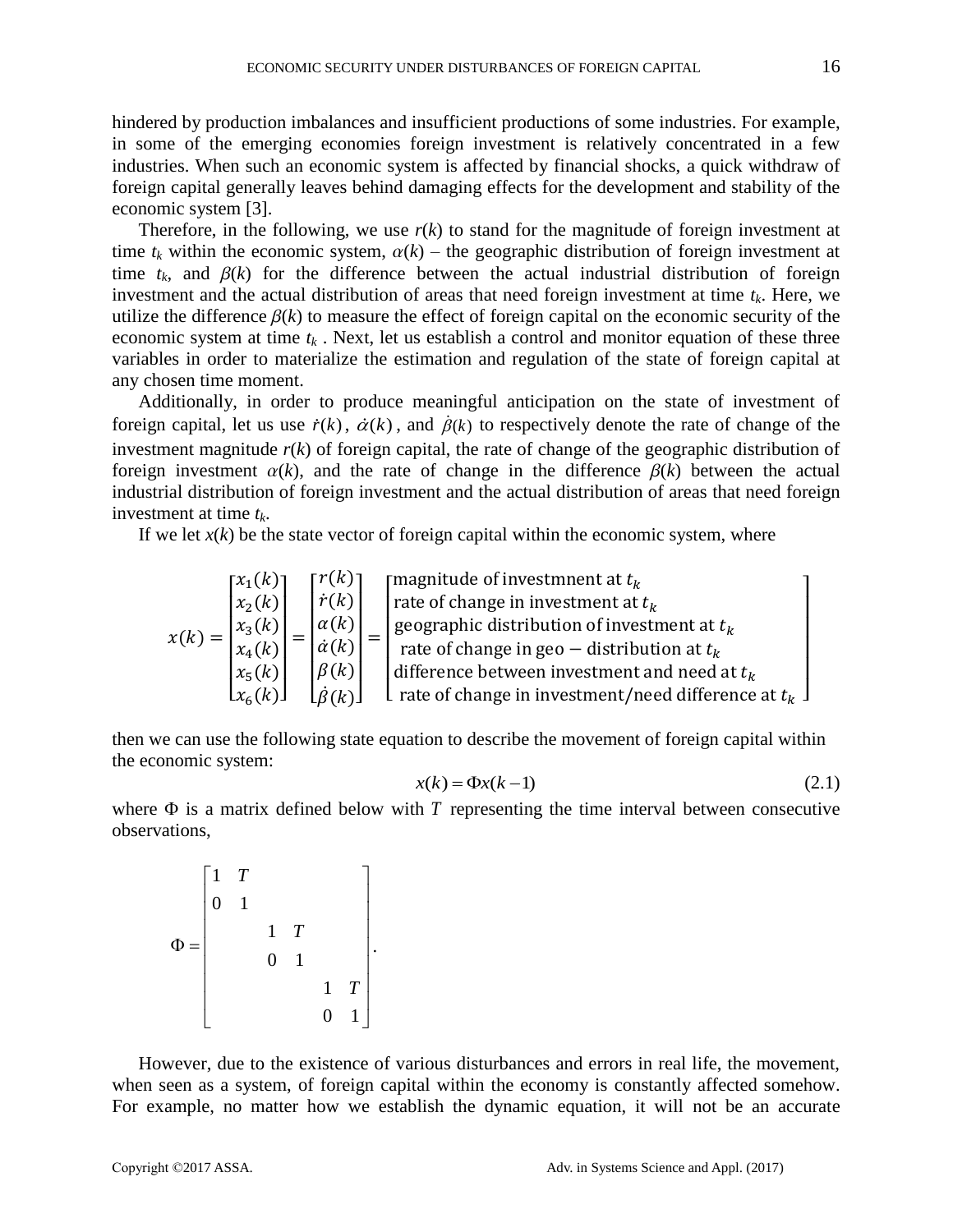expression of the realistic system; because of the interferences of the environment that is external to the economic system, exchange rate, politics, etc., the state of foreign capital movement is affected by countless many random factors. Let us aggregate all these various known and unknown factors into one concept: process (or dynamic) noise. In order to more realistically reflect the true dynamics of the foreign capital movement, let us add a noise term  $w(k)$  that describes all kinds of interferences into the previous equation. So, the state equation in eq. (2.1) can be rewritten as follows:

s:  
\n
$$
x(k) = \Phi x(k-1) + Tw(k-1)
$$
\n(2.2)

where  $w(k) = [w_1(k), w_2(k), w_3(k)]^T$  is the random interference of the foreign capital movement system within the economic system with  $w_1$ ,  $w_2$ , and  $w_3$  respectively being the random accelerations in the directions of  $r$ ,  $\alpha$ , and  $\beta$ , and matrix  $T$  is given below where  $T$  is the time interval between two consecutive observations

$$
T = \begin{bmatrix} T^2/2 & & & \\ T & & & \\ & T^2/2 & & \\ & & T & \\ & & & T^2/2 \\ & & & & T \end{bmatrix}.
$$

Of particular interest is that the interference  $\{w(k)\}\$ as introduced above is a stochastic sequence, which comprehensively (and approximately) reflects the interference as experienced by the foreign capital when it moves within the economic system. Although there might be a large number of factors that interfere with the movement of foreign capital within the economic system, the effect of each factor might be quite small, which is likely unclear to the regulator of the system and cannot be readily measured. Even so, the total effect of all the interfering factors on the system's dynamics can be described by using a stochastic sequence (or a stochastic process if the movement system is modeled by a continuous model).

However, it is still not enough for us to only employ eq. (2.2) to describe the movement of foreign capital within the economic system. For the general scenario, the economic system can acquire and observe some traces of the movement of the foreign capital by using various methods of statistics. However, what is acquired and observed tends to be only about some components of the state variable or the values of some linear transformations of the state variable. For example, when using econometric data to observe or measure the state of foreign capital, only the magnitude, locations of investment, and industries of investment of foreign capital can be observed and measured. However, the acceleration and other parameters of movement of foreign capital are difficult to measure directly. Let us denote the data values that are actually observed as *y*(*k*), where

$$
y(k) = \begin{bmatrix} y_1(k) \\ y_2(k) \\ y_3(k) \end{bmatrix} = \begin{bmatrix} r(k) \\ \alpha(k) \\ \beta(k) \end{bmatrix} = \begin{bmatrix} \text{observed magnitude of investment at } t_k \\ \text{observed geo-distribution of investment at } t_k \\ \text{observed difference of investment } t \end{bmatrix}
$$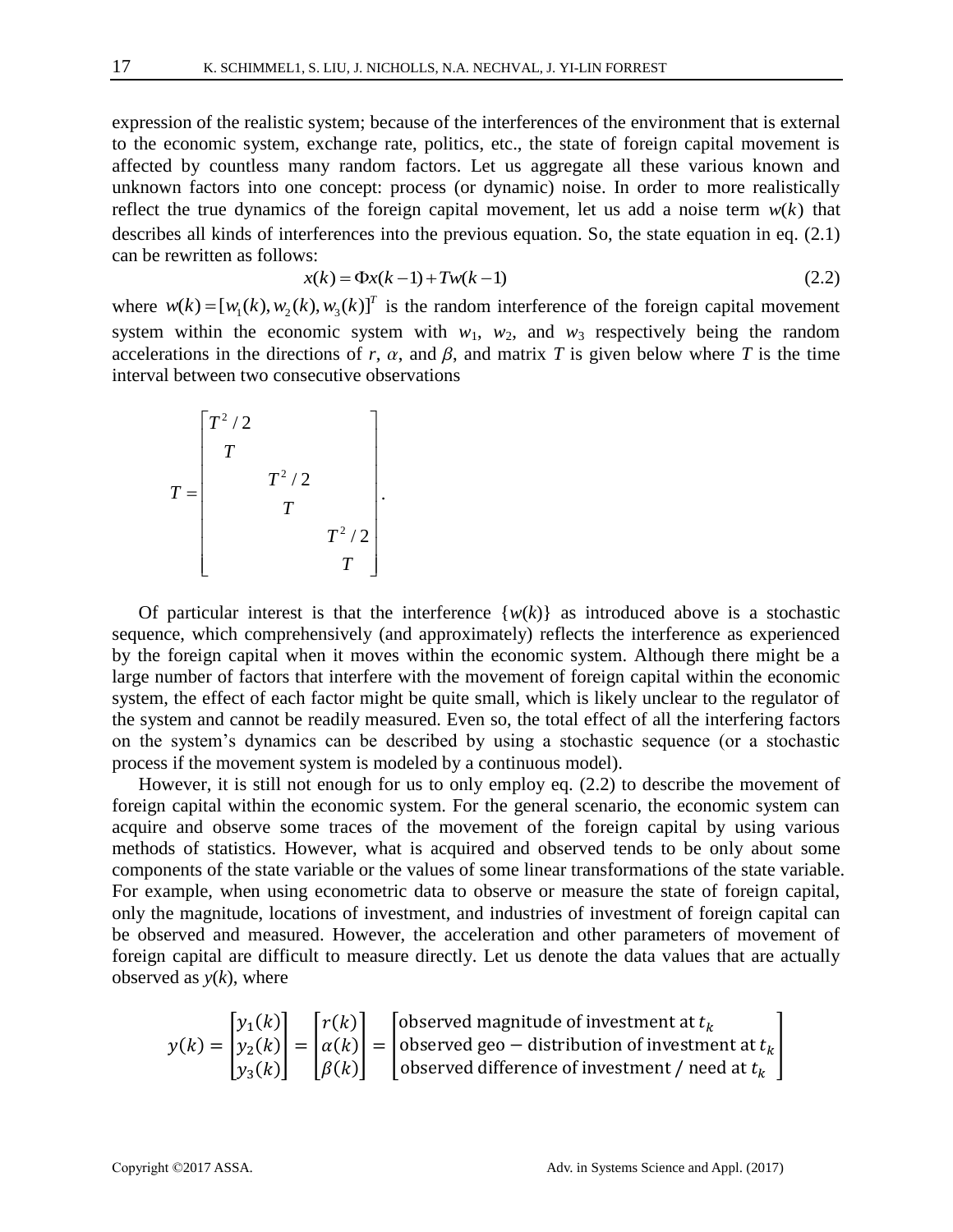Hence, the observation (or measurement) equation that describes the movement system of foreign capital within the economic system can be established as follows:

$$
y(k) = Hx(k) \tag{2.3}
$$

where

$$
H = \begin{bmatrix} 1 & 0 & 0 & 0 & 0 & 0 \\ 0 & 0 & 1 & 0 & 0 & 0 \\ 0 & 0 & 0 & 0 & 1 & 0 \end{bmatrix}
$$

It can be expected that when econometric data are employed as observations of the movement of foreign capital, there is always error. Such error could originate either from the inaccuracy of the observation equation or the method used during the statistical process and the random error that exists in the available data [6]. Let us refer this sort of error as observation (or measurement) noise. To realistically reflect the relationship between the observed variables regarding the movement of foreign capital within the economic system, let us add a random variable  $v(k)$  into eq. (2.3) to describe such random interference. Hence, the observation (or measurement) equation becomes:

$$
y(k) = Hx(k) + v(k)
$$
\n<sup>(2.4)</sup>

where  $v(k) = [v_1(k), v_2(k), v_3(k)]^T$ , and  $v_1(k), v_2(k)$ , and  $v_3(k)$  are respectively the observed values of *r*,  $\alpha$ , and  $\beta$  at time moment  $t_k$ , and  $\{v(k)\}\$ is a stochastic sequence.

Now, if we combine eq. (2.2), which is the state equation that describes the movement system of foreign capital within the economic system, and the observation equation (4), which describes how the movement system of foreign capital is measured, we then obtain the following state

equation of the foreign capital that expresses how the capital moves within the economic system:  
\n
$$
\begin{cases}\nx(k) = \Phi x(k-1) + Tw(k-1) \\
y(k) = Hx(k) + v(k)\n\end{cases}
$$
\n(2.5)

Because the movement system of foreign capital within the economic system, as described by equ. (5), contains random interferences, we will refer the system described by eq. (2.5) as a stochastic control system. For each of such systems, all obtained information (data) is "polluted" by noise. In order to obtain relatively more accurate information of the state, we will have to make our best estimation of the true state of the system from the available information (that is generally a sequence of observations) with interfering noise, which might even be incomplete. Additionally, for stochastic control systems, the process of movement itself and the observation of the system's output are all contaminated with noise [6]. So, to study the movement of the system quantitatively we must first describe the interfering noise quantitatively.

From the knowledge of stochastic processes, it follows that the distribution of the given stochastic sequence determines all the statistical characteristics of the sequence [2]. However, generally it is difficult to fully know the distributional structure of a stochastic sequence. Therefore, when solving practical problems, it will be mostly enough to simply know some of the main statistical characteristics of the given stochastic sequence. Assume that  $\{v(k)\}\$ is a stochastic sequence. If for any positive integer  $n$  and  $t$ , and  $n$  arbitrary time moments  $k_1 < k_2 < \ldots < k_n$ ,  $v(k_1), \ldots, v(k_n)$  and  $v(k_1+t), \ldots, v(k_n+t)$  have the same joint distribution function, then the sequence  $\{v(k)\}\$ is known as stationary. If the mean of the stationary stochastic sequence  $\{v(k)\}\$ is 0, and its auto-covariance satisfies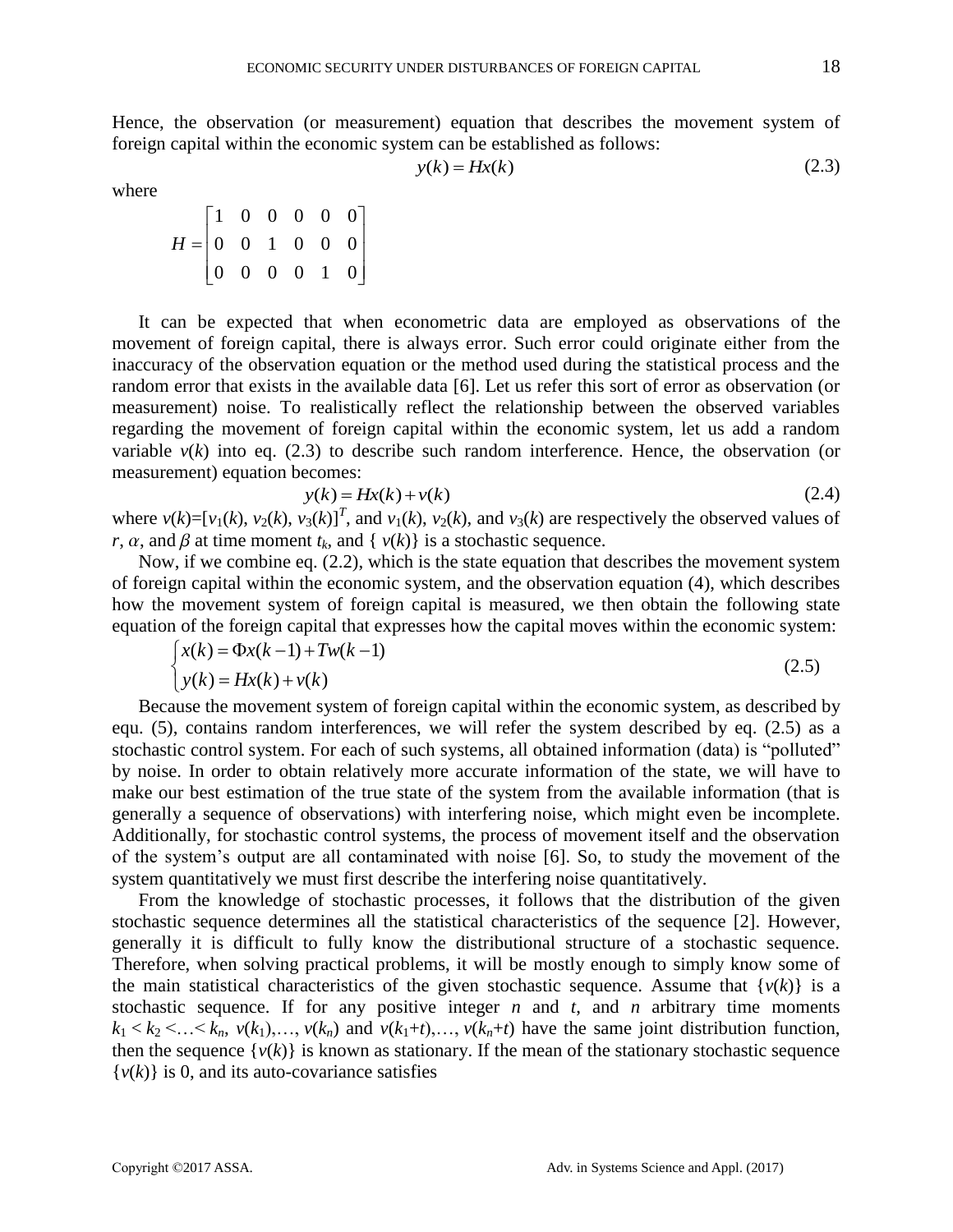$$
R(i, j) = \sigma^2 \delta_{ij} , \delta_{ij} = \begin{cases} 0, & \text{if } i \neq j \\ 1, & \text{if } i \neq j \end{cases}
$$
 (2.6)

then  $\{v(k)\}\$ is known as a white noise sequence. Here, a white noise sequence can be fathomed as a pure stochastic sequence, satisfying that the values of any two consecutive terms are independent.

If in eq. (2.5), which describes the movement of foreign capital within the economic system, we know the state equation and the statistical characteristics of the noise, then we can move ahead to estimate the state of the movement system of foreign capital. In order to establish a formula to estimate  $x(k)$  in the state equation in eq. (2.5), let us impose some conditions on the noises  $\{w(k)\}\$  and  $\{v(k)\}\$ . First, let us assume that the observation noise  $\{v(k)\}\$ and the process dynamic noise  $\{w(k)\}\$ are completely independent of each other; otherwise, they can no longer be known as noise. That is, we have

$$
E[w_k v_j^T] = 0, \text{ for any } k > 0, j > 0. \tag{2.7}
$$

Secondly, we assume that both  $\{w(k)\}\$  and  $\{v(k)\}\$ are zero mean white noise stochastic sequences. That is, these sequences satisfy the following: For  $\{w(k)\}\)$ , we have

 $E[w(k) w^T(j)] = Q(k) \delta_{kj}$ 

where

$$
Q(k) = \begin{bmatrix} Q_1(k) & & \\ & Q_2(k) & \\ & & Q_3(k) \end{bmatrix}, \delta_{kj} = \begin{cases} 1, k = j \\ 0, k \neq j \end{cases}
$$

which is known as the covariance matrix of the process noise, and  $Q_1(k)$ ,  $Q_2(k)$ , and  $Q_3(k)$  are respectively the stochastic acceleration variances of the objective along the directions  $r$ ,  $\alpha$ , and  $\beta$ at time moment  $t_k$ , which can be selected based on how freely foreign capital can move within the economic system and how accurate the estimate of the state needs to be.

And for $\{v(k)\}\)$ , we have

$$
E[v(k)vT(j)] = R(k)\delta_{kj},
$$

where

$$
R(k) = \begin{bmatrix} R_1(k) & & \\ & R_2(k) & \\ & & R_3(k) \end{bmatrix}
$$

which is known as the covariance matrix of the measurement; and  $R_1(k)$ ,  $R_2(k)$ , and  $R_3(k)$  are respectively the observation noise variances of the objective along the directions of  $r, \alpha$ , and  $\beta$  at time moment  $t_k$ . Their values are related to the accuracy of the observation statistics and the state of foreign capital. As a matter of fact, if the noises are not of zero means or if  $\{w(k)\}\$ and  $\{v(k)\}\$ are not independent stochastic sequences, etc., then necessary mathematical treatments will be needed. Of course, that will surely involve a lot of computational complexities.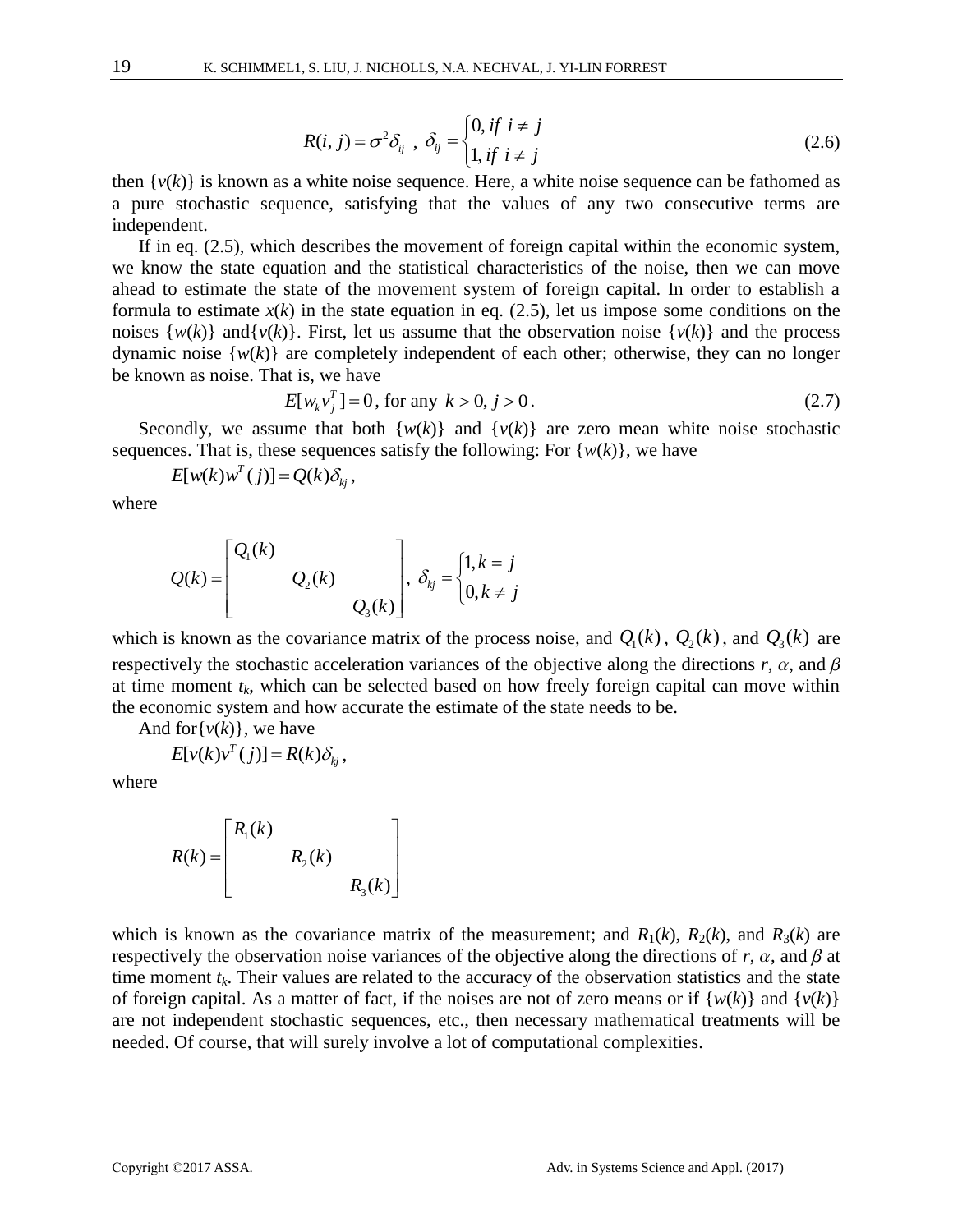Other than the afore-mentioned basic assumptions about the random inference variables, we also need to assume that the initial state  $x_0$  is also a random vector satisfying  $E[x_0] = \overline{x}_0$ ,  $E[(x_0 - \overline{x}_0)(x_0 - \overline{x}_0)^T] = P_0$ , and that  $x_0$  and  $w_k$ ,  $v_k$  are independent.

#### **3. ESTIMATE THE STATE OF MOTION OF FOREIGN CAPITAL**

At the initial time moment *t*=0, the ideal estimate of  $x_0$  is of course  $\hat{x}_0 = Ex_0 = \overline{x}_0$ . If we assume that we have already obtained  $\bar{x}_0$ , and let  $\hat{x}_0 = \bar{x}_0$ , then the covariance matrix of the estimation error of the state is  $P_0 = E[(x_0 - \overline{x}_0)(x_0 - \overline{x}_0)^T]$ . By employing the thinking logic of mathematical induction, we can derive the needed recursive formula.

Assume that we have obtained the observations up until time moment  $k$ :  $y_1, \ldots, y_k$ , and the optimal (unbiased) estimate  $\hat{x}_k$  of the state  $x_k$  at time moment *k*. Before the next new measurement data value  $y_{k+1}$  becomes available, to estimate the state  $x_{k+1}$  at time moment  $k+1$  we have to start with  $\hat{x}_k$  by making use of the evolutionary rule described in eq. (2.5). Because  $w_k$  is a zero-mean white noise, we cannot know what value it takes. So, the most reasonable choice is let  $w_k=0$ , the mean value. On this basis, we obtain the predicted estimation as follows:

$$
\hat{x}_{k+1|k} = \phi_{k+1,k}\hat{x}_k.
$$
\n(3.1)

 $x_{k+1,k} = \varphi_{k+1,k} x_k$ .<br>Because  $Ew_k = 0$ ,  $E\hat{x}_k = Ex_k$ , and  $E\hat{x}_{k+1,k} = \varphi_{k+1,k} E\hat{x}_k + T_{k+1,k} Ew_k = Ex_{k+1}$ , we conclude that  $\hat{x}_{k+1|k}$  is an unbiased estimate of  $x_{k+1}$ . So, an optimal estimation is provided by eq. (3.1). And by using the measurement expression in eq. (2.4) and by letting  $v_{k+1} = 0$  (for the same reason as above), we obtain the following predicted output value that corresponds to  $\hat{x}_{k+1|k}$ :

$$
\hat{y}_{k+1|k} = H_{k+1}\hat{x}_{k+1|k} = H_{k+1}\phi_{k+1,k}\hat{x}_{k}.
$$
\n(3.2)

At the time moment  $t=k+1$ , we immediately obtain the actual output value  $y_k+1$  of the economic system. By comparing this actual value with the predicted value  $\hat{y}_{k+1|k}$ , we can compute the error of the predicted output:

$$
\tilde{y}_{k+1|k} \triangleq y_{k+1} - \hat{y}_{k+1|k} = y_{k+1} - H_{k+1}\hat{x}_{k+1|k}
$$
\n(3.3)

This expression includes not only the comprehensive information of the system's noise  $w_k$ , measurement noise  $v_k$ , filtering error, and other random variables, but also some new information about the state  $x_{k+1}$  as the measurement value  $y_{k+1}$  at time moment  $k+1$  becomes available. Hence, let us refer to  $\tilde{y}_{k+1|k}$  as a vector of new information (innovation). It is now natural for us to think about employing the new information at moment  $k+1$  to correct the predicted state  $\hat{x}_{k+1|k}$ . That is, we can now derive a better estimate (filtering estimate) for the state at moment *k*+1. So, the estimation for the state at moment  $k+1$  should consist of the following two parts: one is to derive the predicted estimate  $\hat{x}_{k+1|k}$  of the state based on the observations up to time moment k, and the other is to correct the prediction  $\hat{x}_{k+1|k}$  by employing the newly collected observation at moment  $k+1$ . When these two parts are put together, we establish our estimation for the state  $x_{k+1}$  at the time moment *k*+1. Symbolically, we have<br>  $\hat{x}_{k+1} = \hat{x}_{k+1|k} + K_{k+1}[y_{k+1} - H_{k+1}\hat{x}_{k+1|k}]$ 

blically, we have  
\n
$$
\hat{x}_{k+1} = \hat{x}_{k+1,k} + K_{k+1}[y_{k+1} - H_{k+1}\hat{x}_{k+1,k}],
$$
\n(3.4)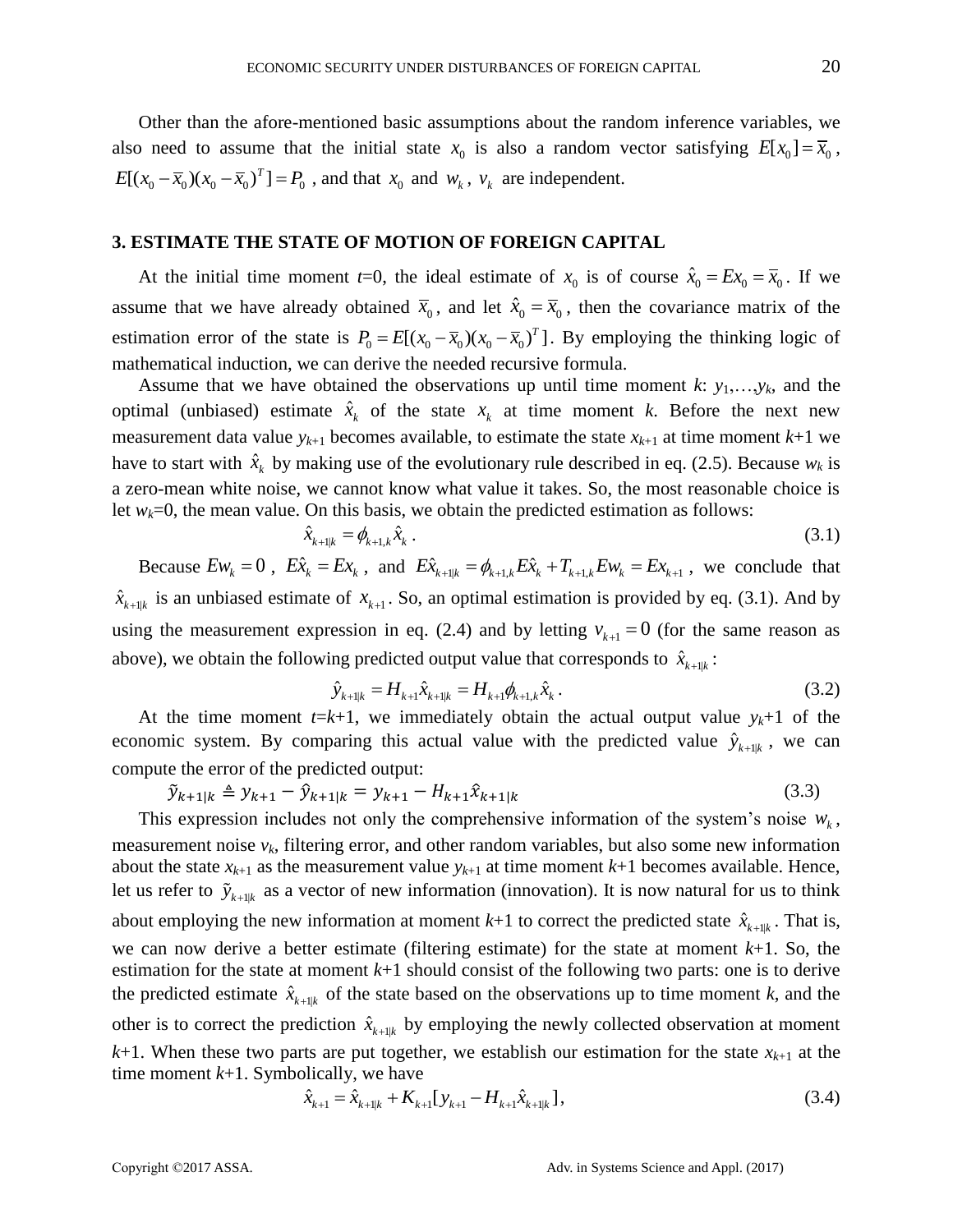where  $K_{k+1}$  is referred to as a gain matrix or a correction factor. It is a real matrix. The key for our optimal filtering is to select correctly the gain matrix  $K_{k+1}$  so that the estimation  $\hat{x}_{k+1}$  of the state obtained from eq. (3.4) has the minimum covariance matrix of error. That is, we have  $P_{k+1} = E[(x_{k+1} - \hat{x}_{k+1})(x_{k+1} - \hat{x}_{k+1})^T] = \min$ . (3.5)

$$
P_{k+1} = E[(x_{k+1} - \hat{x}_{k+1})(x_{k+1} - \hat{x}_{k+1})^T] = \min.
$$
\n(3.5)

Next, we need to establish a formula from which we can produce the optimal gain matrix  $K_{k+1}$ that satisfies eq. (3.5) so that a complete recursive computational scheme can be developed for the purpose of estimating the state of movement of foreign capital within an economic system.

Let  $\tilde{x}_{k+1} = x_{k+1} - \hat{x}_{k+1}$ . Then the covariance matrix  $P_{k+1}$  of the filtering error can be written as

$$
P_{k+1} = E[\tilde{x}_{k+1}\tilde{x}_{k+1}^T]. \text{ From}
$$
\n
$$
\tilde{x}_{k+1} = x_{k+1} - \hat{x}_{k+1} = x_{k+1} - [\hat{x}_{k+1|k} + K_{k+1}(y_{k+1} - H_{k+1}\hat{x}_{k+1|k})]
$$
\n
$$
= \tilde{x}_{k+1|k} - K_{k+1}[H_{k+1}x_{k+1} + v_{k+1} - H_{k+1}\hat{x}_{k+1|k}]
$$
\n
$$
= \tilde{x}_{k+1|k} - K_{k+1}[H_{k+1}\tilde{x}_{k+1|k} + v_{k+1}]
$$
\n
$$
= [I - K_{k+1}H_{k+1}]\tilde{x}_{k+1|k} - K_{k+1}v_{k+1}
$$
\n(3.6)

$$
= [I - K_{k+1}H_{k+1}]\tilde{x}_{k+1|k} - K_{k+1}v_{k+1}
$$
  
\nwhere  $\tilde{x}_{k+1|k} = x_{k+1} - \hat{x}_{k+1|k}$ , it follows that  
\n
$$
P_{k+1} = E[\tilde{x}_{k+1}\tilde{x}_{k+1}^T]
$$
\n
$$
= E[((I - K_{k+1}H_{k+1})\tilde{x}_{k+1|k} - K_{k+1}v_{k+1})((I - K_{k+1}H_{k+1})\tilde{x}_{k+1|k} - K_{k+1}v_{k+1})^T]
$$
\n
$$
= [I - K_{k+1}H_{k+1}]E[\tilde{x}_{k+1|k}\tilde{x}_{k+1|k}^T][I - K_{k+1}H_{k+1}]^T + K_{k+1}E[v_{k+1}v_{k+1}^T]K_{k+1}^T
$$
\n
$$
-[I - K_{k+1}H_{k+1}]E[\tilde{x}_{k+1|k}v_{k+1}^T]K_{k+1}^T - K_{k+1}E[v_{k+1}\tilde{x}_{k+1|k}^T][I - K_{k+1}H_{k+1}]^T
$$

Because  $\hat{x}_{k+1,k} = \phi_{k+1,k} \hat{x}_k$  only depends on  $\hat{x}_0$  and  $y_1, y_2, \dots, y_k$ , from the knowledge of statistics, it follows that  $E[v_{k+1}\tilde{x}_{k+1|k}^T] = 0$  and  $E[\tilde{x}_{k+1|k}v_{k+1}^T] = 0$ . So, the formula for computing the covariance<br>matrix  $P_{k+1}$  of the filtering error can be simplified as follows:<br> $P_{k+1} = [I - K_{k+1}H_{k+1}]P_{k+1|k}[I$ matrix  $P_{k+1}$  of the filtering error can be simplified as follows:

$$
P_{k+1} = [I - K_{k+1}H_{k+1}]P_{k+1|k}[I - K_{k+1}H_{k+1}]^{T} + K_{k+1}R_{k+1}K_{k+1}^{T},
$$
\n(3.7)

where  $P_{k+1|k} = E[\tilde{x}_{k+1|k}\tilde{x}_{k+1|k}^T]$  is referred to as the covariance matrix of the prediction error, and  $R_{k+1} = E[v_{k+1} v_{k+1}^T].$ 

If we expand eq. (3.7) and regroup the terms, where, without causing confusion, we omit all the subscripts of  $H_{k+1}$ ,  $K_{k+1}$ , and  $R_{k+1}$ , we have<br> $P_{k+1} = P_{k+1} + KHP_{k+1}H^T K^T - KHP_{k+1} - P_{k+1}H^T K^T + KRR^T$ *P P*<sub>*k*+1</sub>, *K*<sub>*k*+1</sub>, and *R*<sub>*k*+1</sub>, we have<br>*P*<sub>*k*+1</sub> = *P*<sub>*k*+1|*k*</sub> + *KHP*<sub>*k*+1|*k*</sub> *H*<sup>*T*</sup> *K<sup>T</sup>* – *KHP*<sub>*k*+1|*k*</sub> – *P*<sub>*k*+1|*k*</sub> *H*<sup>*T*</sup> *K<sup>T</sup>* + *KRK<sup>T</sup>* 

$$
P_{k+1} = P_{k+1|k} + KHP_{k+1|k}H^{T}K^{T} - KHP_{k+1|k} - P_{k+1|k}H^{T}K^{T} + RKK^{T}
$$
  
= 
$$
P_{k+1|k} + K(HP_{k+1|k}H^{T} + R)K^{T} - KHP_{k+1|k} - P_{k+1|k}H^{T}K^{T}
$$
 (3.8)

Our purpose here is to derive the gain matrix  $K$  such that  $P_{k+1}$  reaches its minimum. Therefore, we rewrite eq. (3.8) as a complete square, such as the form of  $(KS - A)(KS - A)^T$ . Because<br>  $(KS - A)(KS - A)^T = KSS^TK + AA^T - KSA^T - AS^TK^T$ , (3.9)

$$
(KS - A)(KS - A)T = KSSTK + AAT - KSAT - ASTKT,
$$
\n(3.9)

By comparing eq. (3.9) and (3.8), we can see that because  $HP_{k+1|k}H^T$  is a non-negative definite matrix and *R* is positive definite,  $HP_{k+1|k}H^{T} + R$  is a positive definite matrix. So, from matrix theory [4], it follows that each positive definite matrix can be expressed as the square of a certain symmetric positive definite matrix. So, let us assume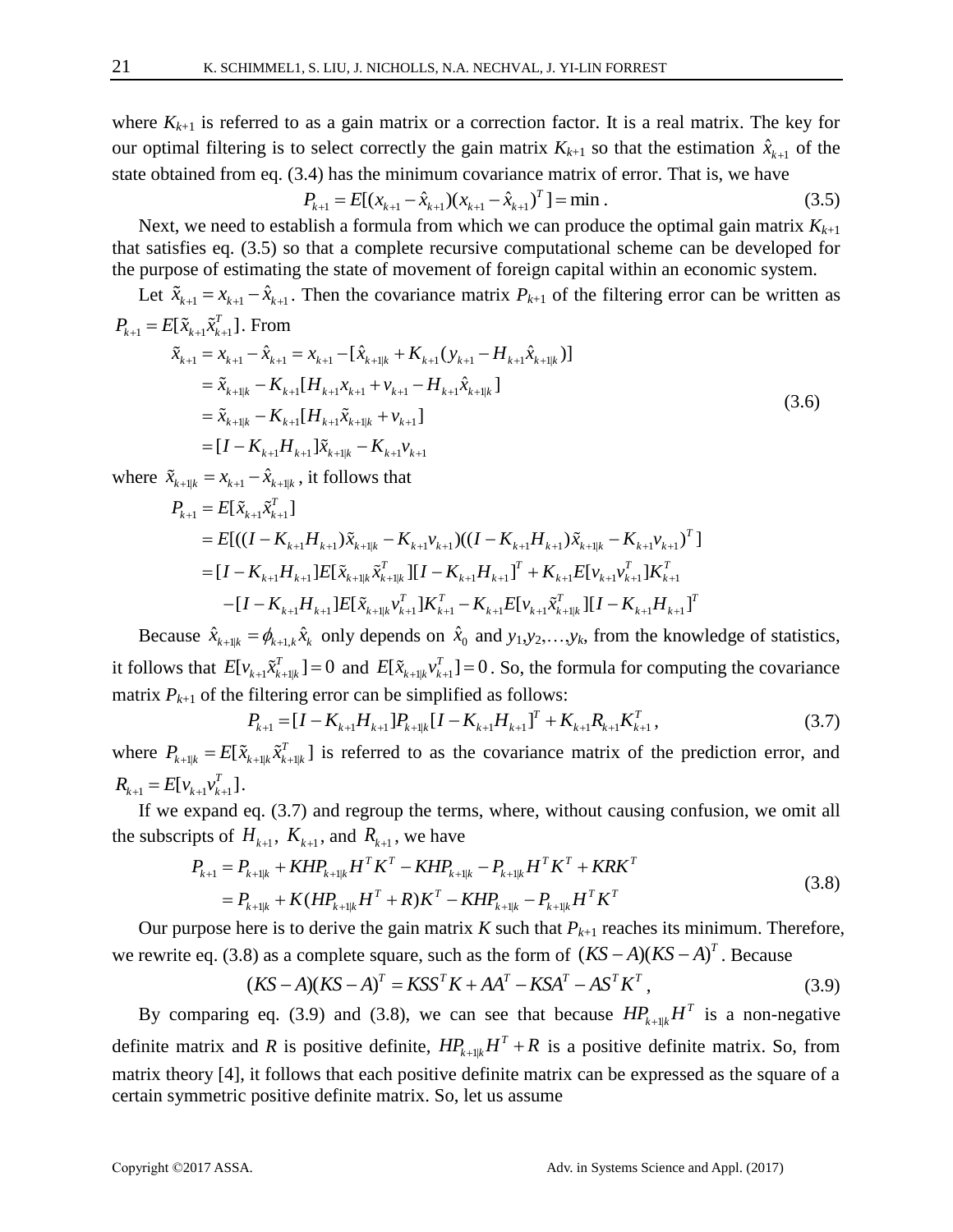$$
HP_{k+1|k}H^T + R = SS^T \tag{3.10}
$$

where *S* is a symmetric positive definite matrix. Next let  $SA<sup>T</sup>=HP<sub>k+1|k</sub>$ , where matrix *A* actually exists because the square matrix *S* is of full rank.

By substituting eqs. (3.9) and (3.10) into eq. (3.8) we obtain the following:  
\n
$$
P_{k+1} = P_{k+1|k} - KSS^{T}K^{T} - KSA^{T} - AS^{T}K^{T}
$$
\n
$$
= P_{k+1|k} + (KS - A)(KS - A)^{T} - AA^{T}
$$
\n(3.11)

From eq. (3.11), we see that only the second term on the right hand side has something to do with the gain matrix *K*, while this term is a non-negative definite matrix. Hence, to make  $P_{k+1}$ reach its minimum, we only need to select such a matrix  $K$  so that the second term in eq. (3.11) is equal to zero. So, we have

$$
K = AS^{-1} = P_{k+1|k} H^T S^{-T} S^{-1} = P_{k+1|k} H^T (SS^T)^{-1}
$$
  
=  $P_{k+1|k} H^T (HP_{k+1|k} H^T + R)^{-1}$  (3.12)

If we select *K* according to eq. (3.12), then the covariance matrix  $P_{k+1}$  of the filtering error is *x*<sub>k+1</sub> =  $P_{k+1|k} - AA^T = P_{k+1|k} - AS^{-1}HP_{k+1|k}$ 

(3.12), then the covariance matrix 
$$
P_{k+1}
$$
 of the filtering error is  
\n
$$
P_{k+1|k} - AA^T = P_{k+1|k} - AS^{-1}HP_{k+1|k}
$$
\n
$$
= P_{k+1|k} - KHP_{k+1|k}
$$
\n
$$
= (I - KH)P_{k+1|k}
$$
\n(3.13)

Next, let us derive a computational formula for the covariance matrix  $P_{k+1|k}$  of the prediction

error. From the formula for 
$$
P_{k+1|k}
$$
, it follows that  
\n
$$
P_{k+1|k} = E[\tilde{x}_{k+1|k}\tilde{x}_{k+1|k}^T] = E\{[\phi_{k+1|k}\tilde{x}_{k} + T_{k+1,k}w_{k}][\phi_{k+1|k}\tilde{x}_{k} + T_{k+1,k}w_{k}]^T\}
$$
\n
$$
= \phi_{k+1,k} E[\tilde{x}_{k}\tilde{x}_{k}^T] \phi_{k+1,k}^T + T_{k+1,k} E[w_{k}w_{k}^T]T_{k+1,k}^T
$$
\n
$$
= \phi_{k+1,k} P_{k}\phi_{k+1,k}^T + T_{k+1,k} Q_{k} T_{k+1,k}^T
$$
\n(3.14)

By combining what is obtained above, for the system in eq. (2.5), we have obtained all the recursive formulas necessary for estimating the state of movement of foreign capital within the economic system. However, to employ this theory to practically estimate the magnitude of foreign capital's investment, regional distribution, and differences between industries within the economic system at any chosen time moment, we still need to estimate the initial state.

#### **4. ESTIMATE THE INITIAL STATE OF FOREIGN CAPITAL'S MOVEMENT**

From our discussions above, it follows that once we have the knowledge of the initial state of the movement of foreign capital within the economic system of our concern or a good estimation of that initial state, we then can estimate the state of foreign capital's movement system step by step. To this end, the general method is to determine the initial state  $x(0)$  by using the prior (known) knowledge and then calculate the initial covariance matrix *P*(0) by employing the degree of accuracy of  $x(0)$ . In this section, we assume that we have the initial observations at time moments  $t_1$  and  $t_2$ . We then roughly estimate the state of the foreign capital's movement system at moment  $t_2$  and its variance. These values will be used as the initial state of foreign capital's movement within the economic system. In particular, assume that the initial two observations are respectively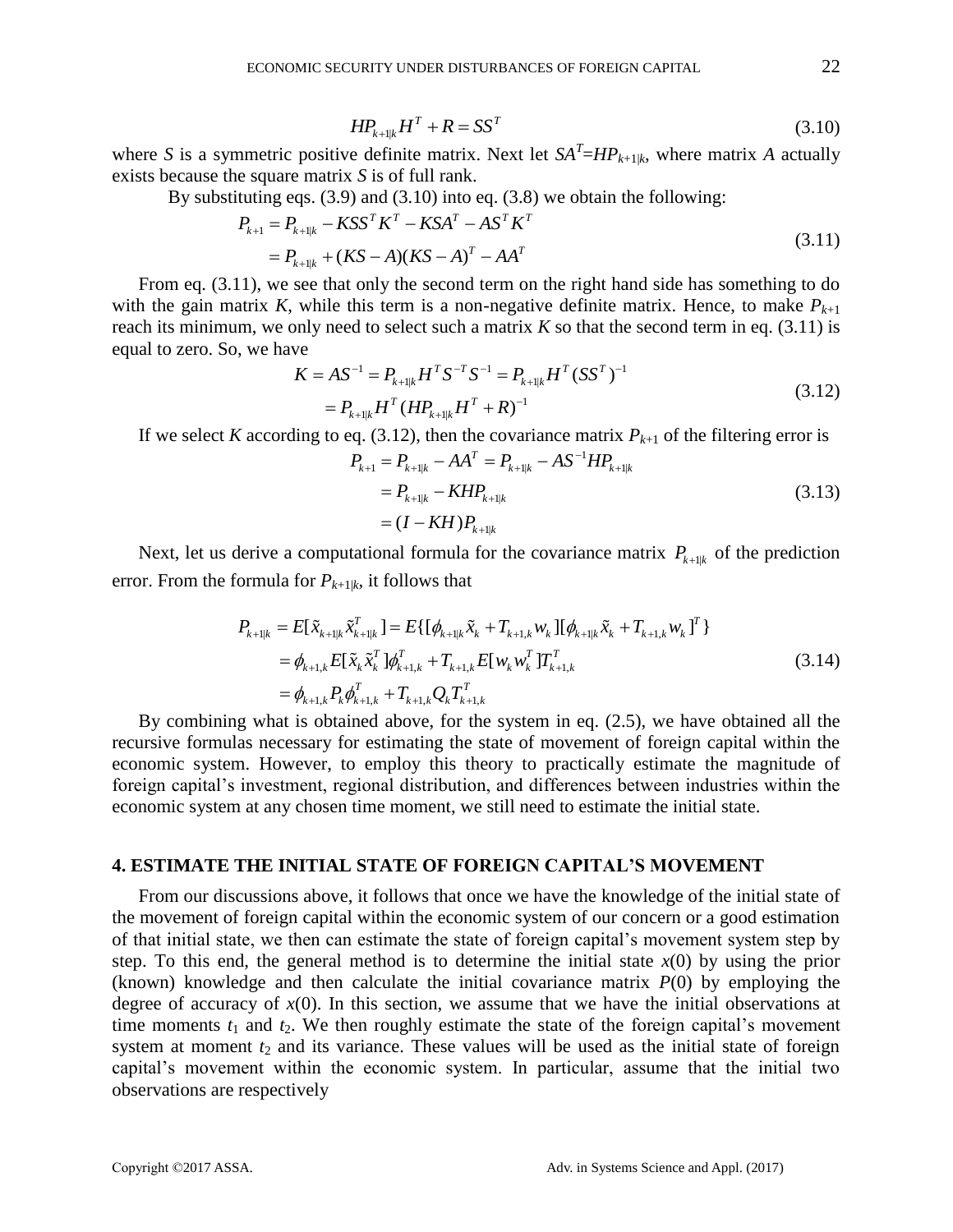$y(1) = [y_1(1), y_2(1), y_3(1)]^T$  and  $y(2) = [y_1(2), y_2(2), y_3(2)]^T$ .

Then we calculate the following estimation of the initial state:

i we calculate the following estimation of the  $\hat{x}(0) = [\hat{x}_1(0), \hat{x}_2(0), \hat{x}_3(0), \hat{x}_4(0), \hat{x}_5(0), \hat{x}_6(0)]$ *T x* we calculate the following estimation of the in  $\hat{x}(0) = [\hat{x}_1(0), \hat{x}_2(0), \hat{x}_3(0), \hat{x}_4(0), \hat{x}_5(0), \hat{x}_6(0)]^T$ ,

where

$$
\hat{x}_{2i-1}(0) = y_i(2), \ \hat{x}_{2i}(0) = [y_i(2) - y_i(1)]/T, \ i = 1, 2, 3,
$$
\n(4.1)

and

$$
P(0) = E[(x_2(0) - \hat{x}(0))(x_2(0) - \hat{x}(0))^T] = \begin{bmatrix} P_1(0) & & \\ & P_2(0) & \\ & & P_3(0) \end{bmatrix},
$$

where

$$
P_i(0) = \begin{bmatrix} R_i(2) & R_i(2)/T \\ R_i(2)/T & [R_i(1) + R_i(2)]/T^2 \end{bmatrix}, i = 1, 2, 3,
$$
\n(4.2)

In the following, we use a sub-matrix  $P_1(0)$  as an example to illustrate the detailed steps of computation.

Because 
$$
\hat{x}_1(0) = y_1(2) = x_1(2) + v_1(2)
$$
, we have  
\n $\hat{x}_2(0) = [y_1(2) - y_1(1)]/T$   
\n $= [x_1(2) + v_1(2) - x_1(1) - v_1(1)]/T$   
\n $= \{ [x_1(2) - x_1(1)] + [v_1(2) - v_1(1)] \}/T \}$ 

Because  $x_2(2) = [x_1(2) - x_1(1)]/T$ , we have

$$
x_1(2) - \hat{x}_1(0) = -v_1(2), x_2(2) - \hat{x}_2(0) = -[v_1(2) - v_1(1)]/T
$$
  
\n
$$
P_1(0) = E\left\{ \begin{bmatrix} x_1(2) - \hat{x}_1(0) \\ x_2(2) - \hat{x}_2(0) \end{bmatrix} \begin{bmatrix} x_1(2) - \hat{x}_1(0) \\ x_2(2) - \hat{x}_2(0) \end{bmatrix}^T \right\}
$$
  
\n
$$
= E\left\{ \begin{bmatrix} -v_1(2) \\ -[v_1(2) - v_1(1)]/T \end{bmatrix} \begin{bmatrix} -v_1(2) \\ -[v_1(2) - v_1(1)]/T \end{bmatrix}^T \right\}
$$
  
\n
$$
= \begin{bmatrix} R_1(2) & R_1(2)/T \\ R_1(2)/T & [R_1(1) + R_1(2)]/T^2 \end{bmatrix}
$$

Similarly, we can obtain the other sub-matrices of eq. (4.2).

As of this point in our presentation, we have established a complete theory on how to estimate the state of movement of foreign capital within the economic system. And on the basis of the estimations, we can design appropriate strategies and measures to counter the adverse effects of foreign investments while insuring the economic security of the economic system.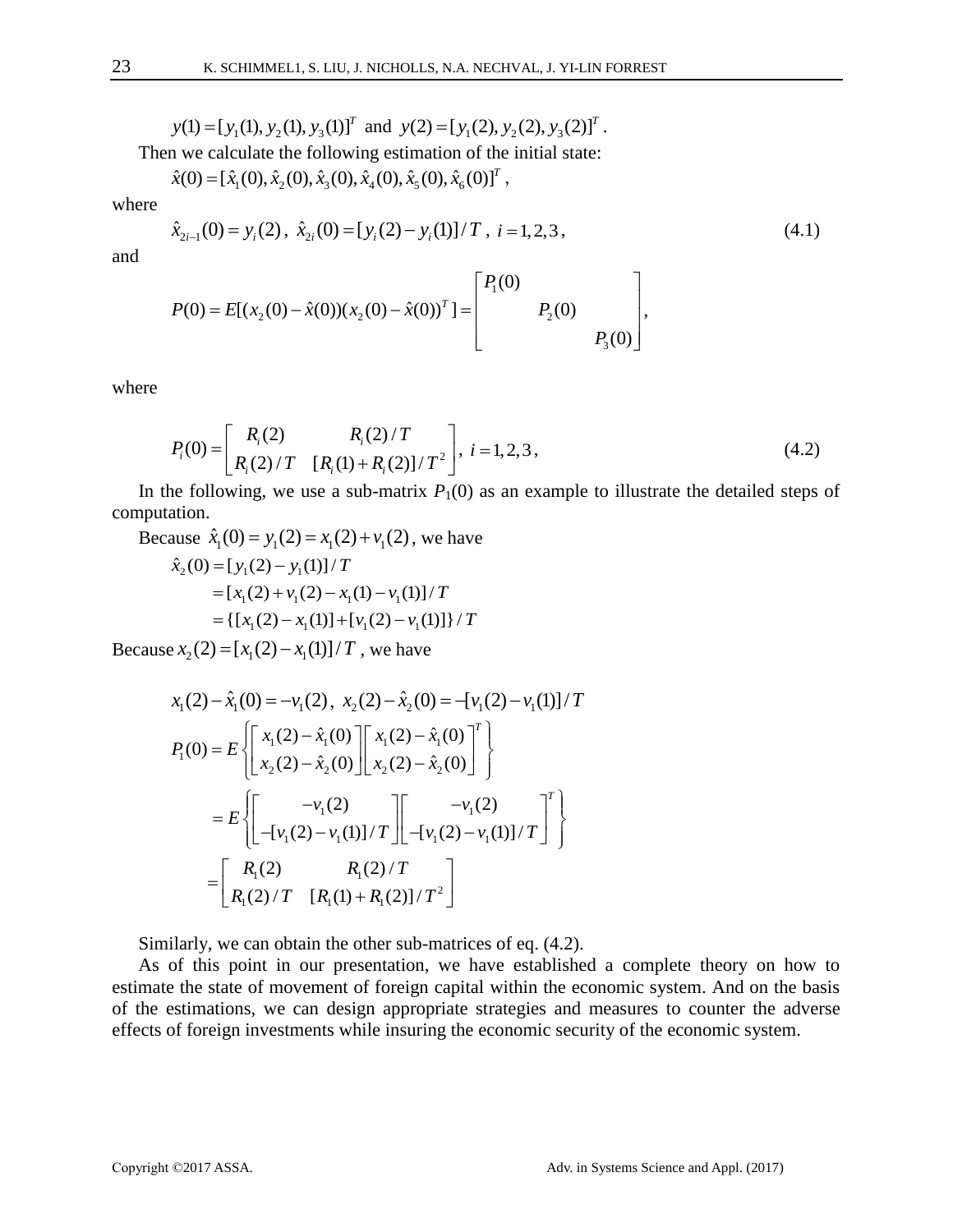### **5. HOW DISTURBANCES OF FOREIGN CAPITAL AFFECT ECONOMIC SECURITY**

Because of the entry of foreign capital, the money supply within the receiving economic system is increased, making the system have additional resources to produce so that the economic strength of the system consequently grows rapidly. However, with the accumulation of foreign capital to a large magnitude, when the foreign capital suddenly withdraws, a severe shock to the economic activities of the economic system will be created. For example, let us look at a fictitious economic system whose financial system is open to the outside world. Assume that at a certain time moment, the nation's total money supply is \$50,000, including domestically invested foreign capital of \$7,500. That is, the foreign investment occupies 15% of the entire national money supply. With the additional money supply, as created by the foreign capital, the circulation speed of money within the economic system accelerates, which indicates that this nation spends more on various economic activities and on the promotion of its economic level. If at a later time moment the capital invested by foreign merchants is suddenly withdrawn from the economic system, then it will inevitably, to a great extent, cause the liquidity of money within the economic system to drop suddenly, affecting adversely over 15% of all the economic activities within the economy. Hence, the economic system has to strengthen the monitoring of foreign capital in order to prevent the disastrous aftermath created by the currency war into which the initial friendly investment was evolved by sudden large scale withdraw. The essential reason why an economic system introduces foreign capital is to stimulate its economic development. That is to say, there is a pre-defined purpose within the economic system for how the entering foreign capital will develop. This pre-defined purpose is referred to as the ideal trajectory of the movement of foreign capital. On the other hand, the fundamental reason for foreign capital to enter the economic system is to make profit, which includes taking advantage of the promised preferential conditions, low-priced resources available from within the economic system, developing the market resources of the new economy, etc. In the process of materializing the desired profit, the actual state of movement of foreign capital most likely deviates from the ideal trajectory that is pre-defined by the economic system. When such deviation expands, it might gradually erode the economic security of the economic system that is additional to the significant damage that might occur to the economic system when a collective withdraw of foreign capital happens at certain time moment. Based on what has been discussed and analyzed earlier, the economic system could acquire "truthful estimations" of the state of domestic movement of foreign capital and possible trends of future development. So, for the policy makers of the economic system, they must design and introduce a series of policies to guide the "truthful estimations" to approach the ideal trajectory in order to materialize the desired control of the adverse effect of foreign capital on the economic security of the economic system. Such dynamic adjustment on the part of policy makers could also potentially prevent a currency war created by large scale sudden withdraws of foreign capital although the capital initially entered the economic system in friendly terms.

When applying a strategy to regulate the state of movement of foreign capital, it is inevitable that some of the limited resources of the economic system will have to be occupied and exhausted. So, a control strategy is considered ideal if it could not only reach its purpose of control within a limited time interval but also consume as little amount of resource as possible. To this end, as a form of expression for energy consumption, quadratic functions will be used due to their excellent properties. These functions can describe not only how resources are wasted by implementing excessive control, but also the distance from the target as caused by insufficient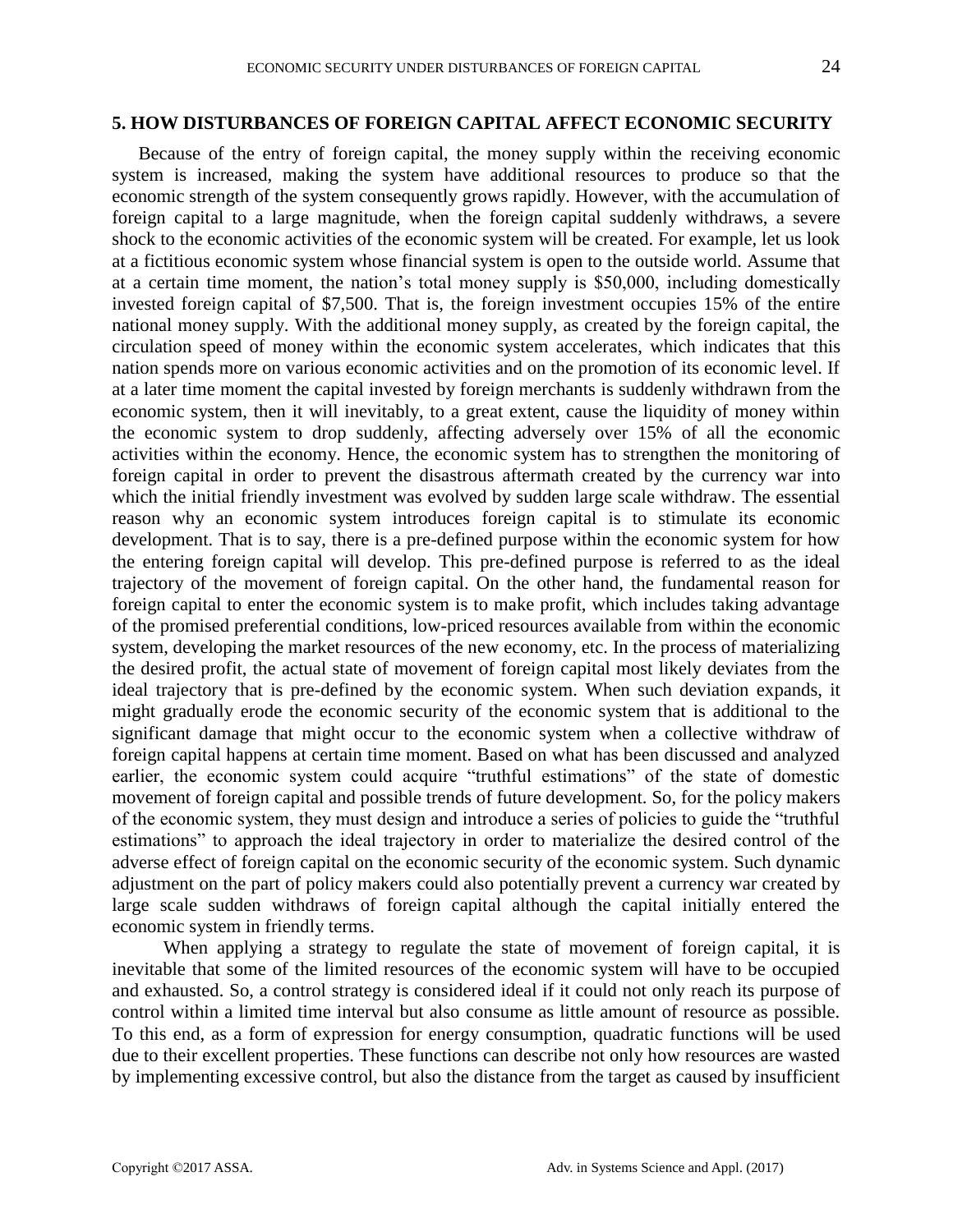control. Therefore, in the following, we will choose a quadratic function as our evaluation standard to measure control strategies.

Let us define the objective function as follows:

d to measure control strategies.  
\nLet us define the objective function as follows:  
\n
$$
J_N = \sum_{k=0}^{N-1} [(\hat{x}(k+1) - \overline{x}(k+1))^T Q(k) (\hat{x}(k+1) - \overline{x}(k+1)) + u(k)^T R(k)u(k)]
$$

where  $N$  stands for the final time moment when the actual state  $x(N)$  could approach the predefined ideal state  $\bar{x}(N)$  "perfectly",  $Q(k)$  the effect on the economic system as caused by the difference between the "truthful estimation" and the "ideal trajectory" at moment *k*, *R*(*k*) the price that has to be paid for adopting control strategy *u*(*k*) at moment *k*.

Because this objective function contains the effect on the economic system of the difference between the "truthful estimation" and the "ideal trajectory" and the price paid to implement the control strategy *u*, the policy makers should design an optimal control strategy that makes the previous objective function reach its minimum. However, the design of any policy strategy is constrained by the resources available within the economic system, that is,  $u(k) \in \Omega$ , where  $\Omega$ stands for the space of constraints of all strategies. So, the purpose of the entire control problem is to find a control sequence  $u^*(k) \in \Omega$  such that  $J(u^*(0), u^*(1), \dots, u^*(N-1)) = \min_{\Omega} J_N$ 

$$
J(u^*(0),u^*(1),\cdots,u^*(N-1)) = \min_{\Omega} J_{N}
$$

Because the effect of policies can lead to changes in the state of foreign capital movement system, the "truthful estimation"  $\hat{x}(k+1)$  is a function of policy  $u(k)$ . According to the necessary conditions for a function to reach its extreme values, we have

$$
\frac{\partial J_k}{\partial u_k} = 0
$$

.

That is,

$$
U_{k}
$$
  
Q(k)( $\hat{x}$ (k+1) -  $\overline{x}$ (k+1))<sup>T</sup>  $\frac{\partial \hat{x}(k+1)}{\partial u(k)}$  + R(k)u(k) = 0

So, we have

have  
\n
$$
u(k) = -R^{-1}(k)Q(k)(\hat{x}(k+1) - \overline{x}(k+1)) \frac{\partial \hat{x}(k+1)}{\partial u(k)}
$$

Theoretically speaking, the feasible region of the constraint variables is bounded, the objective function is nonnegative and convex. Therefore, generally there is an optimal control sequence  $u^*(k) \in \Omega$  such that  $J_N$  reaches its minimum. However, because it is difficult to quantitatively or analytically describe the feasible region of the constraint variables, it is also difficult to provide a formal expression for an optimal strategy. Even so, we will try to develop a general description of the necessary control strategy by using the state equation and possible evolution tendencies of foreign capital movement within the economic system combined with the systemic yoyo model. Therefore, in the following we will provide several strategies based on logical analysis and reasoning strategies that could counter disturbances caused by foreign capital within the economic system and protect the economic security of the system in order to avoid the disastrous aftermath of the currency war that occurs along with large scale withdraw of foreign capital that was initially invested within the system in friendly terms.

First, moderately monitor and supervise the activities of foreign investments, and strengthen the control of foreign capital if it attempts to enter the virtual economy, such as the financial market, stock market, etc. Although the assets of foreign capital that enters the virtual economy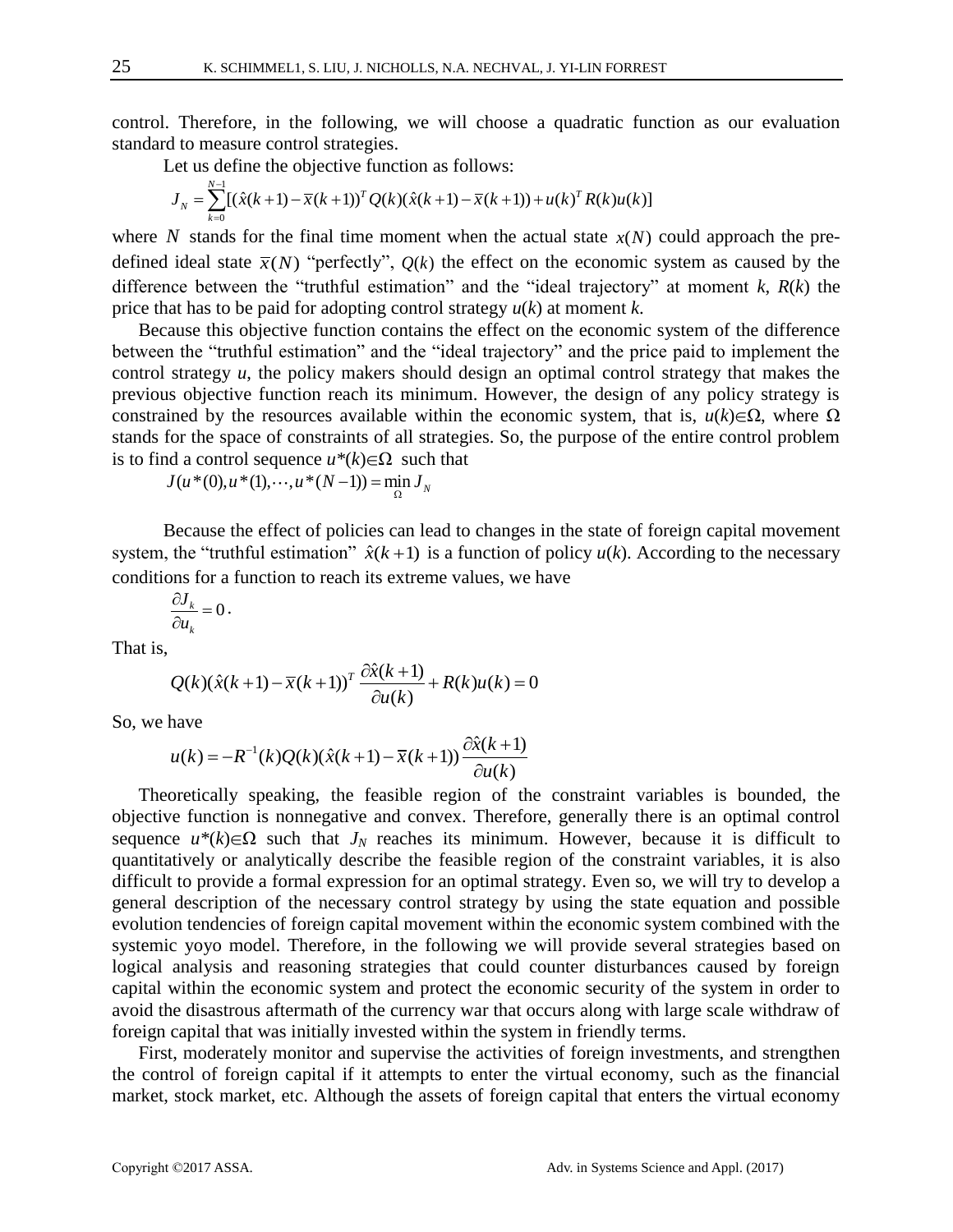could provide investment capital for the economic system, such capital can often perturb the operation of the domestic financial system through unconventional ways, disrupt the smooth operation of the system, and withdraw from the system as soon as a high rate of return is acquired within a short period of time by making use of its scale and other advantages. Such short-term rapid movement of capital can cause turbulence to the otherwise normal operation of the domestic financial market of the economic system, which in practice materializes damage to the domestic financial system. The Southeast Asian financial storm of the year of 1998 was an example of how foreign capital acquired short-term high rates of returns by making use of the imperfections of the regional financial systems. This financial storm ransacked the economic achievements of the past several decades of the relevant regions within a short time period, while leaving the development of these economies on the verge of collapse [3]. Therefore, the receiving economic system must strengthen its supervision of those foreign capital investments that intend to enter the domestic financial market or the virtual economy, crackdown any illegal entry behaviors of foreign capital, and improve the control mechanism over the foreign capital that flows into any of the non-real economies. At the same time, receiving economic systems must constantly perfect emergency plans and formulate control measures for temporary, abnormal capital movements by considering the potentially most severe scenarios based on the logic of balancing the abnormal inflow and outflow of foreign investment capital.

Second, implement a flexible exchange rate mechanism in order to maintain investment grade foreign capitals while expelling those that are speculative in nature. Among all the capital of foreign investments, the portion that enters into the real economy is the one needed by the domestic economic system for its economic development. This capital intends to acquire relatively long-term profits by valuing the development potential of the economic system and by actively investing in the economic system. On the other hand, this capital could be relied on for the construction and development of the real economy and for its relatively long-term stay within the economic system. However, the entry of the speculative portion of foreign capital into the domestic economic system is mainly for the purpose of obtaining speculative profits by making use of the imperfections that exist in the market place and the financial system of the receiving economy. Hence, the economic system should employ its flexible exchange rate mechanism to discourage the influx of such foreign capital and to convert the influx of such foreign capital into investments in the real economy. For example, assume that merchant C is an international speculator and that he is upbeat about the stock market of the particular economic system and enters the stock market with an amount of US\$1 billion. If the exchange rate between the U.S. dollar and the domestic currency is 1:5, then his entry into the stock market represents 5 billion units of the local currency. After obtaining a short-term speculative profit in the stock market, C wants to close out his positions. If at this time moment the monetary authority of the economic system has somehow changed the exchange rate to 1:6 by making use of their flexible exchange rate policy, then C's original speculation amount of 5 billion units of the local currency can only be converted to US\$5/6 billion = US\$0.833 billion, where US\$0.167 billion has evaporated. That is, the flexible exchange rate mechanism has discouraged C's speculation in the stock market, while the short-term varying exchange rate has little adverse effect on the foreign capital that is invested in the real economy. Hence, when a relatively large amount of foreign capital enters into the economic system, the receiving economy could employ a flexible exchange rate mechanism to discourage speculative capital while retaining the capital that is invested in the real economy.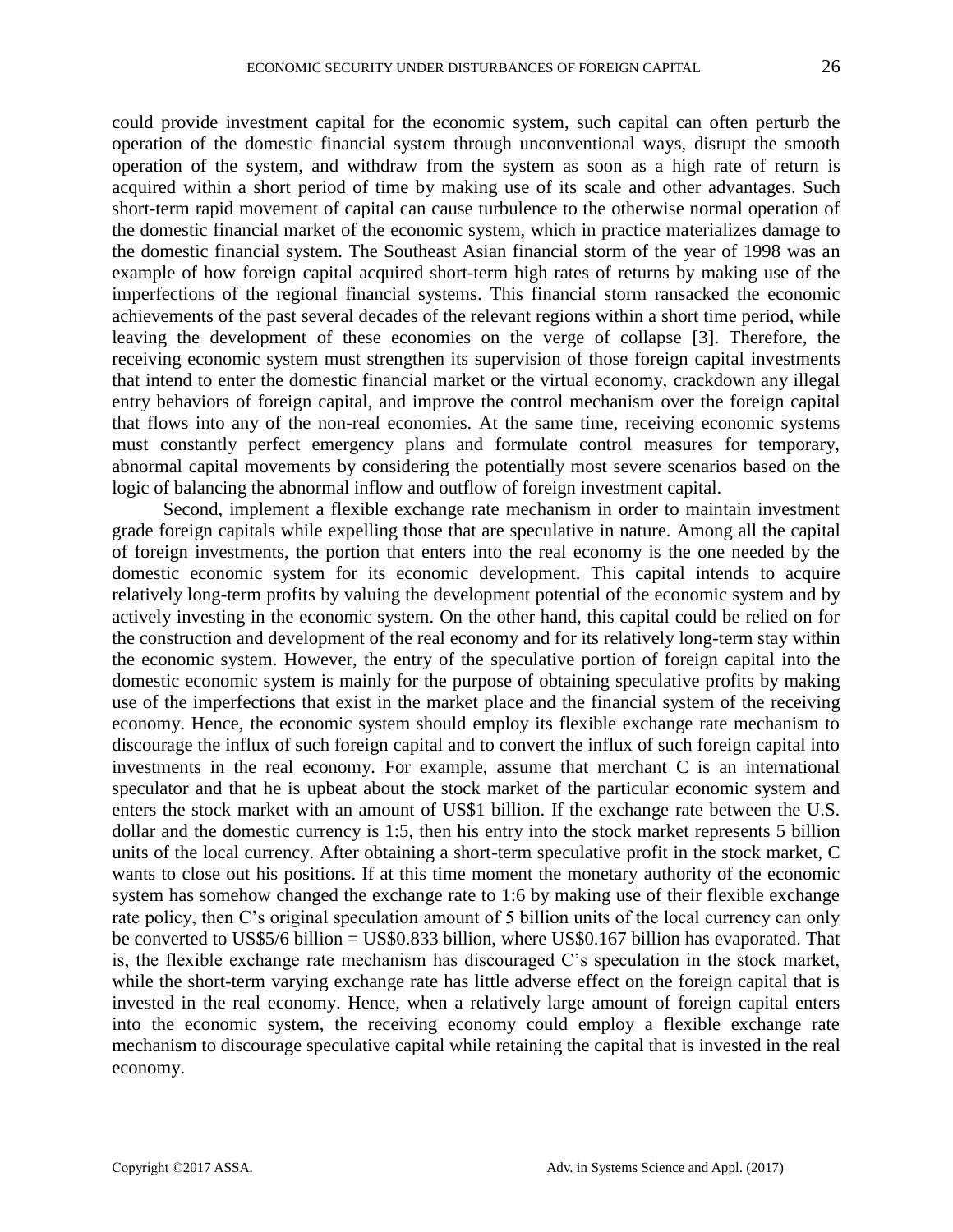Third, implement a flexible foreign investment policy to guide foreign investment capital into the target industries and geographic regions by making use of the economic system's market demand, cost advantage, and other resources. The profit-driven characteristics of foreign capital determine where and which industries foreign capital will enter; from how foreign capital flows into the economic system to obtain its desired profit, the investment types of foreign capital can generally be classified into the following five categories: cost seeking, policy seeking, resource seeking, market seeking, and technology seeking. With increasing economic strength of the economic system, the accumulation of investment capital, and the rising of labor cost, the foreign invested enterprises of policy-seeking and cost-seeking types, and some of the market-seeking types with relatively weak competitiveness will have to leave the economic system or remake themselves into different types, while those foreign capital assets of market-seeking and technology seeking types might very well occupy the high end positions of their individual markets and supply chains. Hence, the receiving economic system of foreign capital should sufficiently utilize its consumer market and related fundamental advantages, such as opening its domestic market, already established supporting industries, existing resource conditions, etc., to guide the investment capital of market-seeking, technology seeking, and other types into the high technology areas that are needed by the development of the economic system. These investments will not only stay within the economic system for the long term, but also strengthen their collaboration with the economic system and improve the position of the economic system within the machining and manufacturing chain. Additionally, by making use of the differences between investment policies internal to the economic system, such as the various preferential policies in terms of taxation, land use, regulations, etc., as introduced by different regions with varying degrees of capital scarceness, the receiving economic system could direct the foreign invested enterprises of policy-seeking and cost-seeking types, and some of the investment assets of market-seeking type with less competitiveness to migrate into regions with less foreign investment capital. These different investment policies could also be used to improve the uneven investment distribution within the economic system while decreasing the disparity between the development gradient forces of different regions.

Last, promote the capability of innovation and creativity of the enterprises within the economic system and the public of the entire society. According to the systemic yoyo model, the competition between foreign capital and domestic business entities makes some domestic firms been absorbed by foreign capital, while some others been pushed and pulled (or bullied), where some of these bullied entities grow with the intensified competition and eventually become able competitors while some others are eliminated out of the existence. Those economic organizations that are either absorbed by foreign capital or eliminated are mainly those that are less competitive, and the competitiveness of an organization is mainly originated from the organization's creativity. When an economic organization possesses a strong capability of innovation, the yoyo field of this organization has a strong force of attraction and a steady ability to stand and take shocks from the environment. That strong capability of innovation can help promote the magnitude of the organization's yoyo field, while carrying the field to a higher level. As soon as the magnitude of the yoyo field of the organization rises to a new level, it would generally have acquired additional energy to better counteract the attraction and pressure of the yoyo field of foreign capital, while it might conversely absorb the yoyo field of foreign capital and make this external field a part of itself. In other words, improving the endogenous creativity is the fundamental way for the economic system to increase the magnitude of its yoyo field. To this end, the economic system can improve its internal innovation environment by fostering a